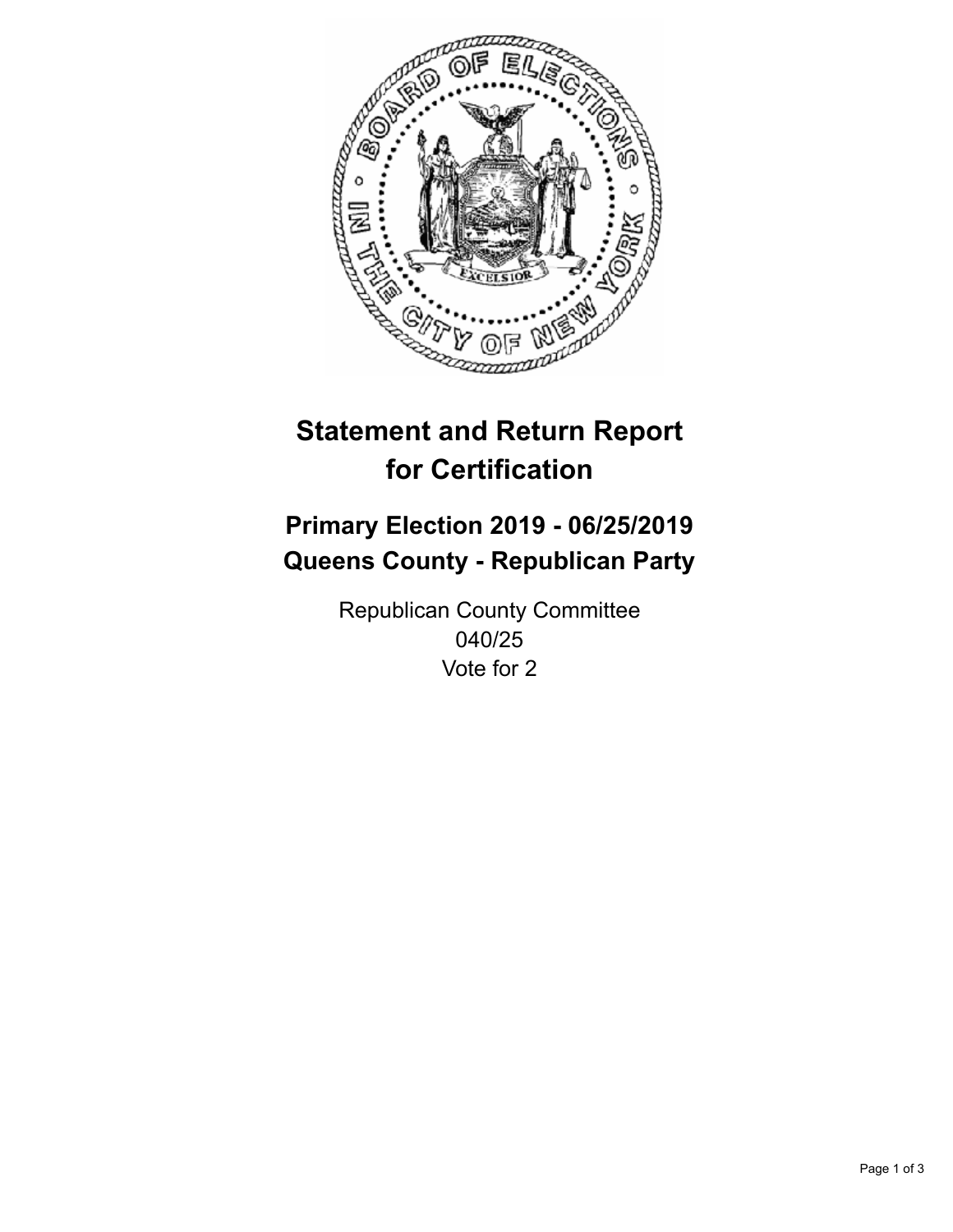

## **Assembly District 25**

| <b>PUBLIC COUNTER</b>                                    | 6              |
|----------------------------------------------------------|----------------|
| <b>MANUALLY COUNTED EMERGENCY</b>                        | 0              |
| ABSENTEE / MILITARY                                      | 3              |
| AFFIDAVIT                                                | 0              |
| <b>Total Ballots</b>                                     | 9              |
| Less - Inapplicable Federal/Special Presidential Ballots | 0              |
| <b>Total Applicable Ballots</b>                          | 9              |
| <b>HEDWIG T. DEBONET</b>                                 | 2              |
| MARGARET ALBANEZE                                        | 4              |
| <b>XIAOFANG LU</b>                                       | $\overline{2}$ |
| <b>Total Votes</b>                                       | 8              |
| Unrecorded                                               | 10             |